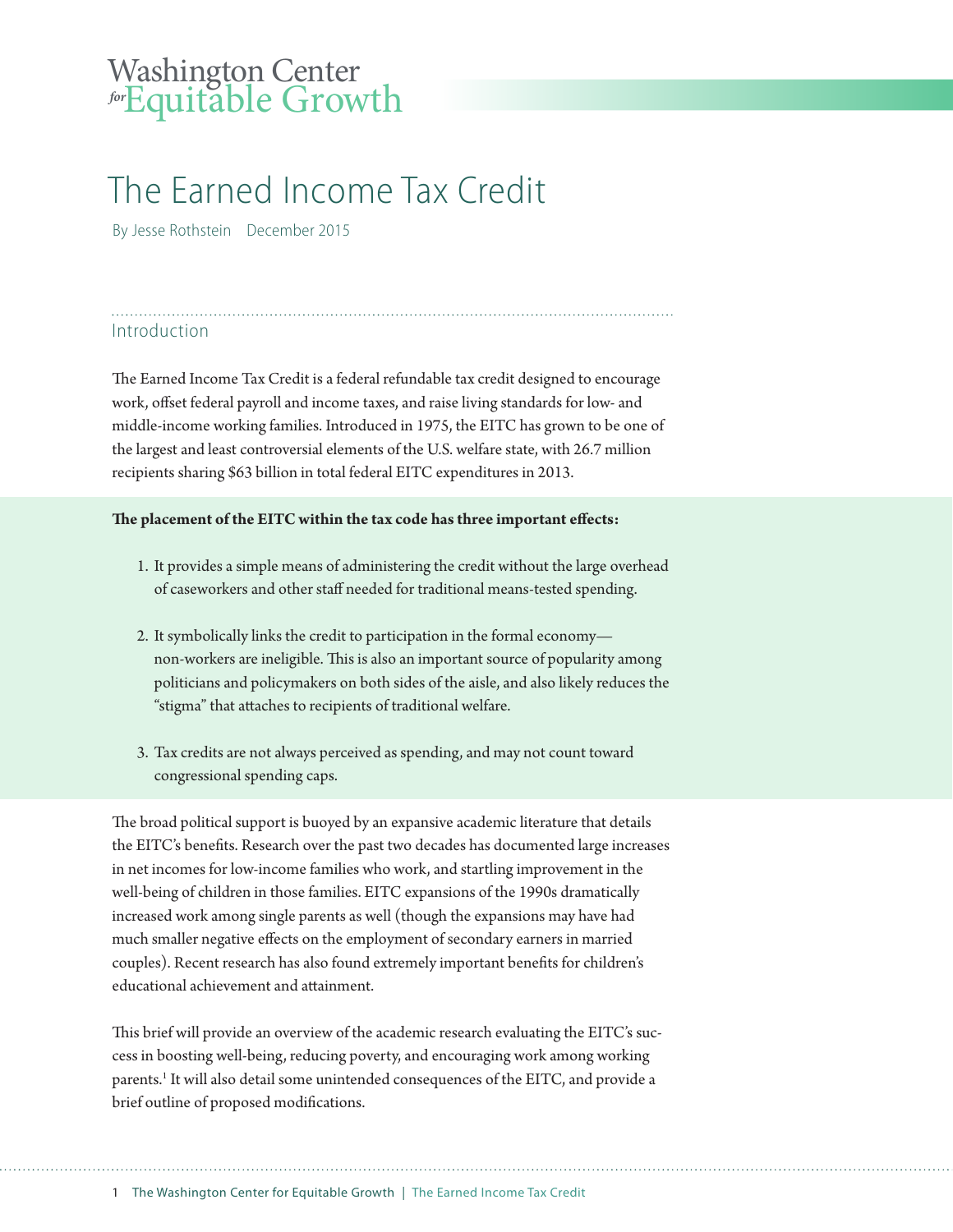## Who is eligible for the Earned Income Tax Credit, and for how much?

The EITC primarily goes to working parents with children, although a small number of childless individuals are also eligible. In the 2015 tax year, families with incomes below \$29,000 to \$53,300 (depending on the number of children and marital status) were eligible. For childless individuals, the threshold is \$14,820 (or \$20,300 for a married couple), and the credit is much smaller. (See Table 1 in Appendix.)

The size of the credit is dependent on how much a worker earns, the family structure (married or single), and the number of children. (See Figure 1.) For each family type, the credit is a fixed percentage of earnings until it reaches its maximum. Beyond this point, the credit is unchanged even as earnings continue to rise. For a married couple with two children, this "plateau" range spans earnings from \$13,870 and \$23,630, over which the credit is a constant \$5,548. The credit then phases out until it reaches zero, at an earnings level of \$49, 974 for a married couple with two children.

#### **FIGURE 1**





Note: Assumes all income comes from earnings.

Source: 2013 EITC parameters taken from http://www.taxpolicycenter.org/taxfacts/displayafact.cfm?Docid=36 ©2015 Washington Center for Equitable Growth

In addition to the federal Earned Income Tax Credit, a number of states have incorporated EITCs into their own tax systems. These states typically offer a refundable (but sometimes non-refundable) credit equal to a percentage of the tax filer's federal EITC. As of now, 26 states and the District of Columbia have their own EITC programs, ranging from 4 percent (for a family with one child in Wisconsin) to 40 percent (Washington, D.C.) of the federal credit. California is the most recent state to add a state EITC, with a program that takes effect in tax year 2015.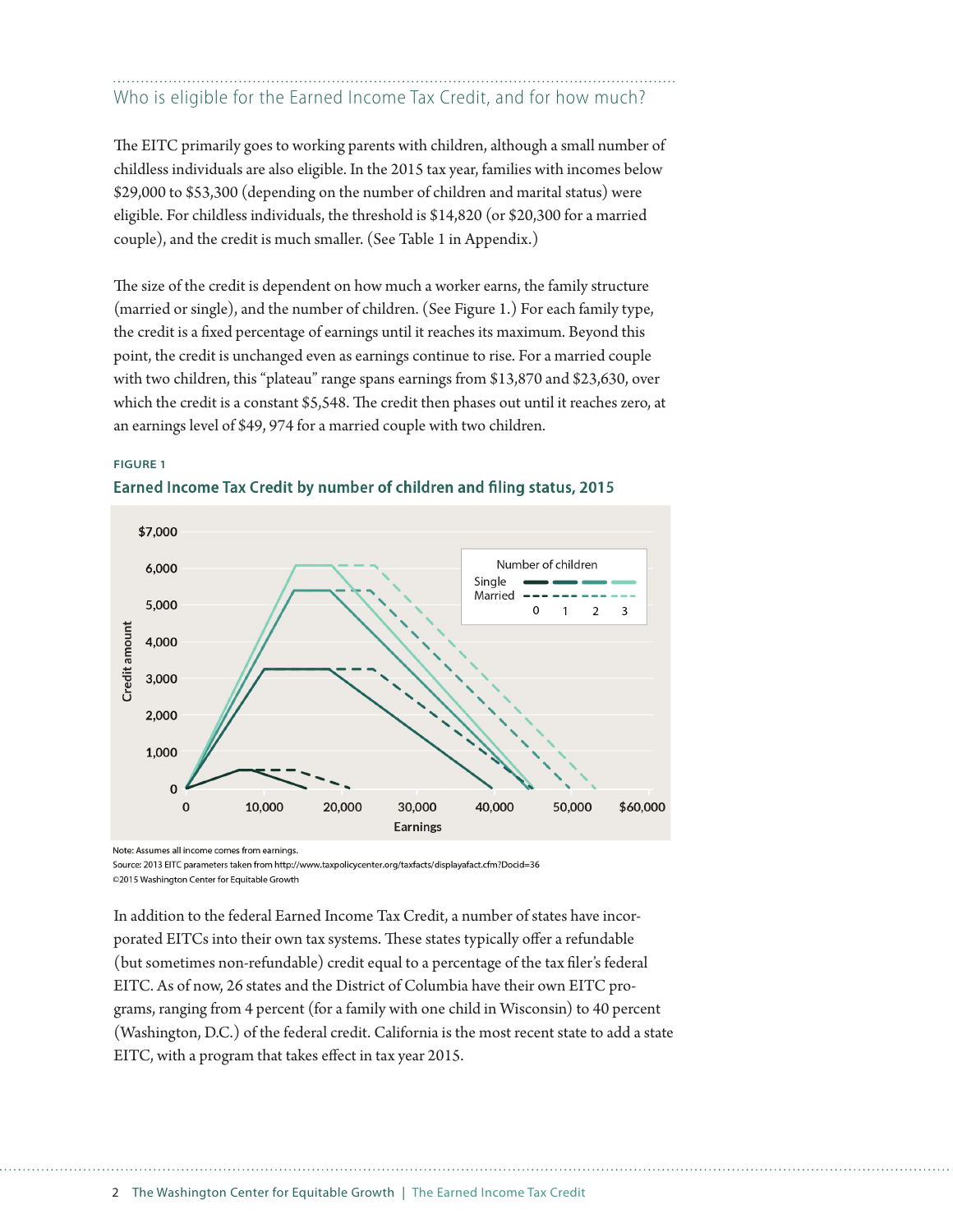### Does the Earned Income Tax Credit encourage work?

The EITC's structure can be expected to encourage work among single parents, but to discourage it for many would-be secondary earners in married couples. Among workers, some face incentives to work more while many more face incentives to work less.

We begin with the case of a single parent faced with a decision whether to work at all. If she does not work, she will not receive an EITC (although she may receive Temporary Assistance for Needy Families, food stamps, or other transfers). If she does work and her earnings are less than \$44,454 (for a two-child family), she will receive a positive EITC. This will partially offset other income taxes if any are owed, and will be refunded if they are not. Clearly, the EITC tilts this decision in favor of working, dramatically so for an individual with potential earnings below the end of the plateau range (which is \$13,870 in 2015 for a single mother with two children).

For married couples, the effect can be the opposite. If one spouse makes enough to take the family out of the phase-in range on their own, then the second earner can only reduce the family's credit by working. And while families in the phase-in range are encouraged to work more, those in the phase-out range may be encouraged to work less in order to be eligible for a larger EITC payment.

A large body of literature empirically examines the labor supply effects of the EITC expansion in the 1990s. Essentially all of the studies agree that this expansion led to sizeable increases in single mothers' employment rates, concentrated among less-skilled women and among those with more than one qualifying child.There is some evidence of declines in married women's labor supply, but this effect is unambiguously smaller.

# What are the unintended consequences of the Earned Income Tax Credit?

Standard public economic theory implies that a negative effective tax rate that encourages more people to work will lead to a decline in overall pre-tax wages. This implies that a portion of the money spent on the EITC actually benefits employers of EITC recipients and of other workers competing in the same labor market as the recipients.<sup>2</sup> This means that the EITC (like any other policy that increases labor supply, importantly including welfare work requirements) functions in part as a subsidy to employers of the workers in question. As the target recipients of the EITC tend to be relatively low income, the employer share of the benefit flows to employers of low-skill labor.

One implication is that the minimum wage can be an efficient complement to the EITC, improving the latter's effectiveness by limiting employers' ability to capture the credit.<sup>3</sup> This runs contrary to many policy discussions in which minimum wage opponents point to the EITC as a superior alternative. Incidence considerations imply that the two policies are best thought as complements rather than substitutes, and that EITC increases strengthen the case for raising the minimum wage.<sup>4</sup>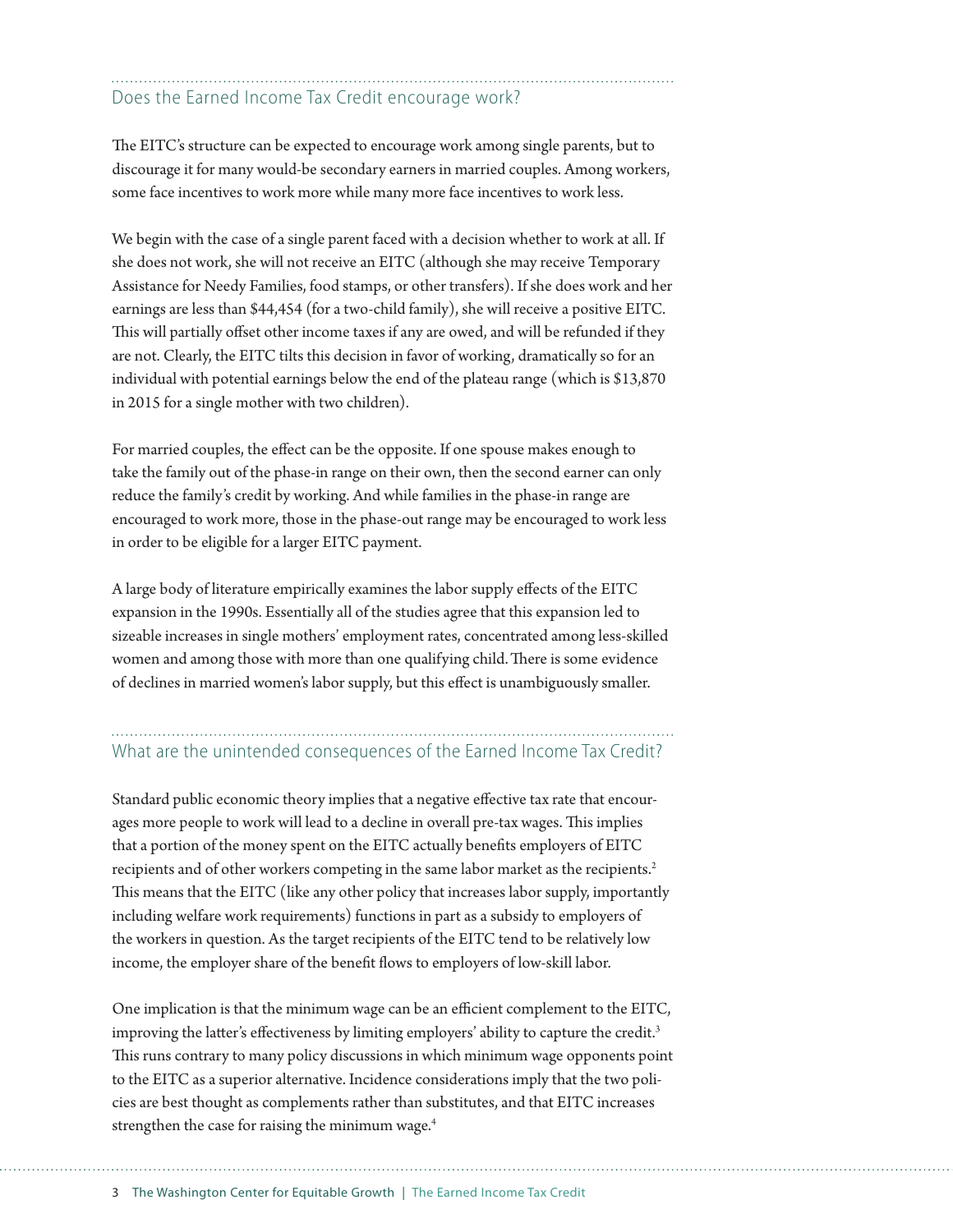How does the Earned Income Tax Credit help the well-being of lowincome working families?

#### **Poverty**

The EITC is extremely successful as an anti-poverty program. Credit eligibility is concentrated among families whose incomes (after taxes and transfers) would otherwise be between 75 percent and 150 percent of the poverty line, and take-up rates are substantially higher than in many other anti-poverty programs.

The dramatic expansion of the EITC in the mid-1990s was associated with a decline in child poverty rates in the United States (though this was almost completely reversed during the Great Recession). There were a number of causes for this decline—welfare reform and the strong economy of that period among them—but several studies have found that the EITC was an important contributor to the reduction in poverty due to its work incentives.5 The Census Bureau's Supplemental Poverty Measure estimates that the poverty rate was 15.5 percent in 2013, but would have been 18.4 percent without the EITC and Child Tax Credit.6

This estimate does not count the extra earnings that EITC recipients have due to their increased work. Hilary Hoynes of the University of California-Berkeley and Ankur Patel of the U.S. Treasury Department find that labor supply effects approximately double the EITC's anti-poverty effectiveness, and that the mid-1990s expansion reduced the share of families below the poverty line by 7.9 percentage points.7

The program's effect on child poverty is even stronger: The poverty rate for those under 18 years of age was 16.4 percent, but (again ignoring labor supply responses) would have been 22.8 percent without the refundable tax credit. Based on these numbers, the EITC can be credited with lifting 9.1 million people—including 4.7 million children—out of poverty.<sup>8</sup> The effects on total poverty are far larger than those of any single program except Social Security, and the effects on child poverty are the largest without exception. Again, accounting for the program's effects on employment and earnings would lead to even larger anti-poverty effects.

#### **Children's educational outcomes**

There is robust evidence that the EITC has quite large effects on children's academic achievement and attainment, with potentially important consequences for later-life outcomes. Gordon Dahl of the University of California, San Diego and Lance Lochner of the University of Western Ontario find that EITC income raises combined math and reading test scores by about 6 percent of a standard deviation per \$1,000 received.<sup>9</sup> The EITC test score impacts appear to be larger for boys, children under 12, black or Hispanic children, and for children whose parents are unmarried.<sup>10</sup> Effects of this magnitude are likely to translate into substantially better life outcomes.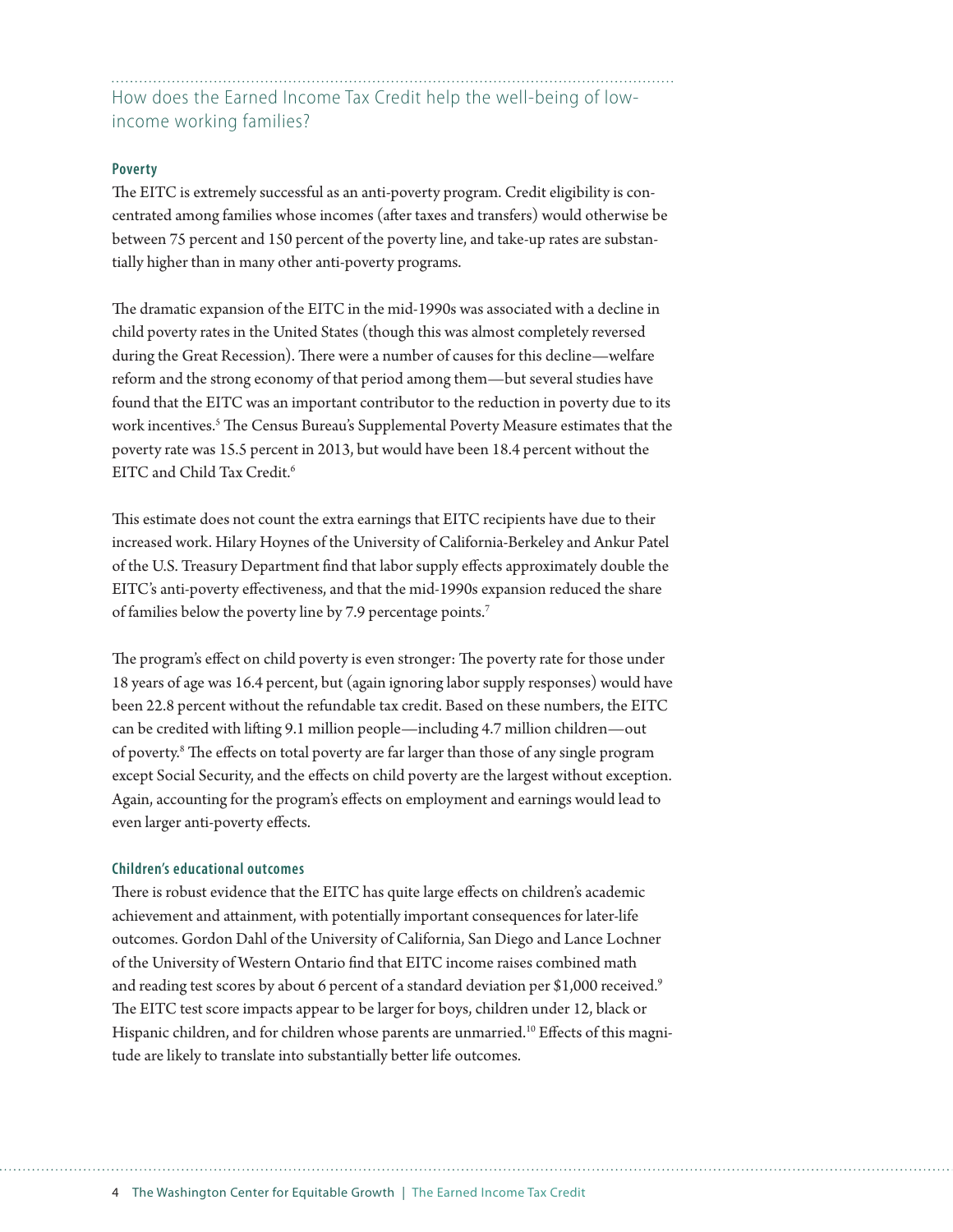There is also evidence of effects on the amount of education obtained, as distinct from achievement on standardized tests. The University of Michigan's Katherine Michelmore found that a \$1,000 increase in the maximum EITC is associated with 18- to 23-yearolds in likely EITC-eligible households being one percentage point more likely to have ever enrolled in college, and 0.3 percentage points more likely to complete a bachelor's degree.<sup>11</sup> A rough estimate of the present value of a college degree is \$1 million, meaning that a 0.3 percent increase in college graduation is worth about \$3,000. That means the return is about 3-to-1 for the initial investment—a large effect, especially considering that college graduation rates are not the main intention of the EITC to begin with. Similarly, Day Manoli of the University of Texas-Austin and Nick Turner of the Treasury Department also find that an extra \$1,000 of EITC rebate in the senior year of high school increases college enrollment by 0.2 to 0.3 percentage points.<sup>12</sup>

#### **Health**

William Evans of the University of Notre Dame and Craig Garthwaite of Northwestern University examine the EITC's effects on women's health before and after the 1993 expansion, finding that women reported improved mental and physical health.<sup>13</sup> The expansion also led to sizable improvements in infant and child health.<sup>14</sup> Hilary Hoynes; Douglas Miller of the University of California-Davis; and David Simon of the University of Connecticut find that the EITC expansion reduced the incidence of low birth weight, a widely used indicator of poor infant health.<sup>15</sup>

### What are some proposed modifications to the Earned Income Tax Credit?

#### **Changes within the same basic structure**

There have been a number of proposals to expand the EITC either as a whole or for particular groups. Recently, these discussions have centered on temporary EITC expansions (a larger credit for three-child families and an extended schedule for married couples) introduced in 2009, which are due to expire in 2017.

One area of concern has been incentives for non-custodial parents, or parents who do not have primary custody of their children. A focus in this area has been to create incentives for the payment of child support, by allowing these parents to receive the credit but conditioning it on the payment of child support.<sup>16</sup> Non-custodial parent credits have recently been implemented in New York and Washington, D.C. An evaluation of the New York program by Austin Nichols, Elaine Sorenson, and Kye Lippold at the Urban Institute found increased work and payment of child support among non-custodial parents eligible for the credit.<sup>17</sup>

A more consequential change would be to expand the EITC for childless workers more generally. This has attracted support of late from President Obama as well as prominent Republicans (notably Representative Paul Ryan (R-WI), now Speaker of the House). President Obama's most recent proposal, part of his 2016 budget, would double the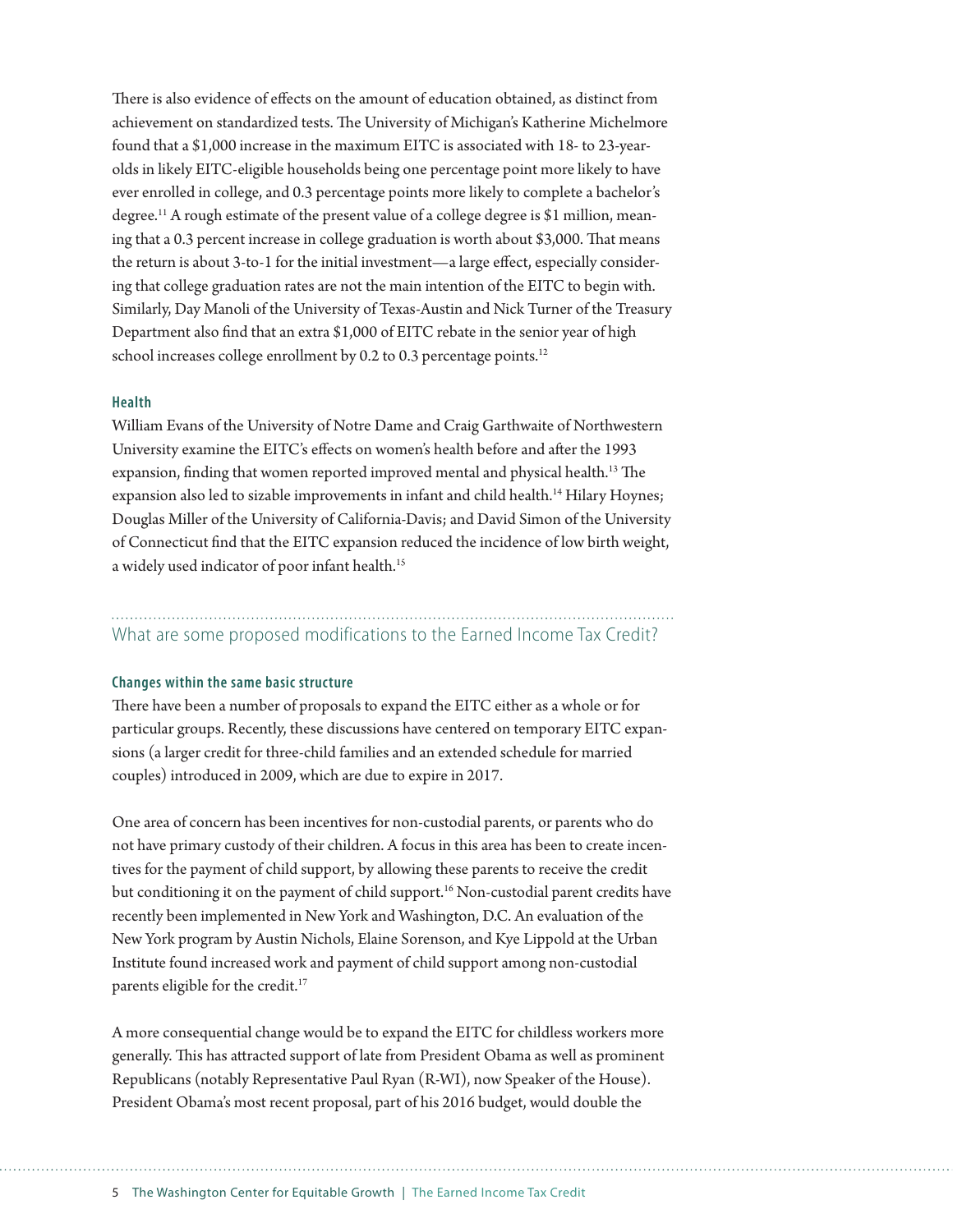childless worker credit and extend the age ranges at which taxpayers are eligible. Work I did earlier this year with Hilary Hoynes examines the distributional impacts of the Obama proposal and of a more aggressive proposal that would bring the childless EITC to parity with that available to families with children.<sup>18</sup>

Gordon Berlin, president of MDRC (a non-profit social policy research organization), proposes a more radical modification in the structure of the EITC. He would make EITC eligibility depend on individual earnings, without regard to marriage or children. This would eliminate the second worker penalty, alter marriage incentives, and generate tens of billions of dollars in additional credit payments, mostly to married couples.<sup>19</sup> The expansion of the plateau phase for taxpayers married filing jointly during the 2000s have made the proposal cheaper to implement, but budgetary concerns make implementation of the proposal unlikely. A somewhat less aggressive proposal comes from the Hamilton Project's Melissa Kearney and Lesley Turner, who propose a secondary earner deduction that would reduce but not eliminate the second worker penalty in the EITC.<sup>20</sup>

There are also several recent proposals for a new EITC aimed exclusively at workers with a documented work-limiting disability, aimed at increasing employment of those with disabilities and thereby reducing strain on the Social Security Disability Insurance trust fund. Two studies done by Jun Huang of Columbia Business School and Maximillian Schmeiser at the Board of Governors of the Federal Reserve, as well as Boston College's Matthew Rutledge, examine the likely impact of EITC expansion on people with worklimiting disabilities and find an increase in labor force participation among workers with resident children compared to those without.<sup>21</sup>

#### **Administration of the Earned Income Tax Credit**

Many EITC recipients hire tax preparers to help file their taxes. In fact, the IRS estimates that 15 million EITC recipients used paid tax preparers in 2013, and one study estimates total tax preparation fees at \$2.75 billion.<sup>22</sup> Until recently, many of these for-profit preparers were also in the business of marketing short-term loans (known as refund anticipation loans) against eventual EITC refunds, at very high implicit tax rates.

Recent bank regulation efforts have largely eliminated refund anticipation loans, although there are still other financial products designed to capture a portion of the tax refund. The IRS encourages claimants to simply write "EITC" on their tax returns rather than attempting to calculate it, presumably in part to simplify returns so that recipients do not need to engage preparers. Moreover, not-for-profit tax preparation services exist in many areas. Nevertheless, the high cost to recipients of tax filing services remains a concern.

A second administration issue relates to the EITC's arrival as a lump-sum payment, months after the period that it nominally covers. It seems clear that the EITC would be more effective in supporting low-income families if it could somehow be delivered more evenly throughout the year. Until 2011, EITC recipients could choose to receive a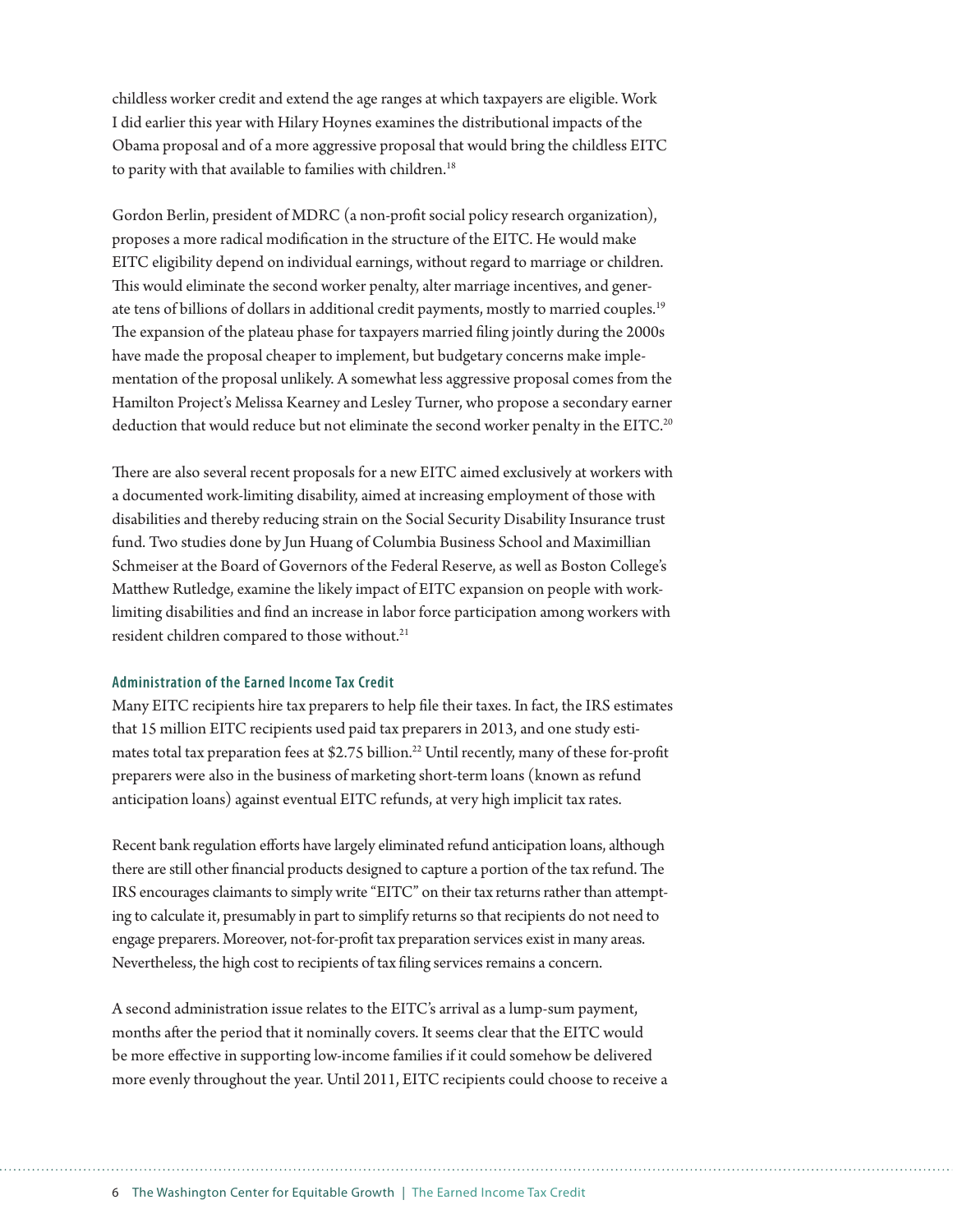portion of their credit with each paycheck rather than as a lump sum at tax filing time via the Advance EITC program. But take-up of this option was very low—only 1 percent to 2 percent of EITC claimants—leading to its cancellation. The reasons for this are not well understood. Thus, while there is the desire to change the method of payment, I am not aware of workable proposals to do so.

# Conclusion

The Earned Income Tax Credit has become the centerpiece of the U.S. safety net, surpassing all other transfer programs (save perhaps Social Security) in the number of beneficiaries, total expenditures, or poverty reduction impacts. The evidence clearly indicates that it is a remarkably successful program, with important impacts on recipients' labor supply and health and on their children's health and educational outcomes.

### Appendix

#### **2015 Earned Income Tax Credit parameters**

| <b>Single filing status</b>                 |                  |                  |                             |                     |                   |                   |
|---------------------------------------------|------------------|------------------|-----------------------------|---------------------|-------------------|-------------------|
|                                             | Phase-in<br>rate | Phase-in<br>ends | Maximum<br>credit<br>amount | Phase-out<br>begins | Phase-out<br>rate | Phase-out<br>ends |
| <b>Childless</b>                            | 7.65%            | \$6,580          | \$350                       | \$8,240             | 7.65%             | \$14,820          |
| 1 child                                     | 34.00%           | \$9,880          | \$3,359                     | \$18,110            | 15.98%            | \$39,131          |
| 2 children                                  | 40.00%           | \$13,870         | \$5,548                     | \$18,110            | 21.06%            | \$44,454          |
| 3 children                                  | 45.00%           | \$13,870         | \$6,242                     | \$18,110            | 21.06%            | \$44,747          |
| <b>Married filing jointly filing status</b> |                  |                  |                             |                     |                   |                   |
| Childless                                   | 7.65%            | \$6,580          | \$350                       | \$13,760            | 7.65%             | \$20,340          |
| 1 child                                     | 34.00%           | \$9,880          | \$3,359                     | \$23,630            | 15.98%            | \$44,651          |
| 2 children                                  | 40.00%           | \$13,870         | \$5,548                     | \$23,630            | 21.06%            | \$49,974          |
| 3 children                                  | 45.00%           | \$13,870         | \$6,242                     | \$23,630            | 21.06%            | \$53,267          |

Source: Internal Revenue Code, 26 U.S.C. §32(b)

©2015 Washington Center for Equitable Growth

### Endnotes

1 This brief draws heavily on Austin Nichols and Jesse Rothstein, "The Earned Income Tax Credit, forthcoming in *Economics of Means-Tested Transfer Programs in the United States*, Chicago: University of Chicago Press. For other comprehensive reviews, see Joseph V. Hotz, and John Karl Scholz, "The Earned Income Tax Credit," *In Means-Tested Transfer Programs in the United States*, Chicago: University of Chicago Press, 2003; Eissa Nada and Hilary W. Hoynes. "Redistribution and Tax Expenditures: The Earned Income Tax Credit." *National Tax* Journal 64, no. 2 (2011): 689–729; Hilary W. Hoynes, "The Earned Income Tax Credit, Welfare Reform, and

the Employment of Low Skill Single Mothers," In *Strategies for Improving Economic Mobility of Workers: Bridging Research and Practice*, edited by Maude Toussaint-Comeau, and Bruce D. Meyer, Kalamazoo, MI: Upjohn Press, 2009; Bruce Meyer, "The Effects of the Earned Income Tax Credit and Recent Reforms," In *Tax Policy and the Economy,* edited by Jeffrey R. Brown, 153–80. Chicago: University of Chicago Press, 2010; Bruce Meyer "The US Earned Income Tax Credit, Its Effects, and Possible Reforms," In *Institute for Labor Market Policy Evaluation Working Paper No. 2008:14*, (Uppsala: Swedish Ministry of Employment, 2008)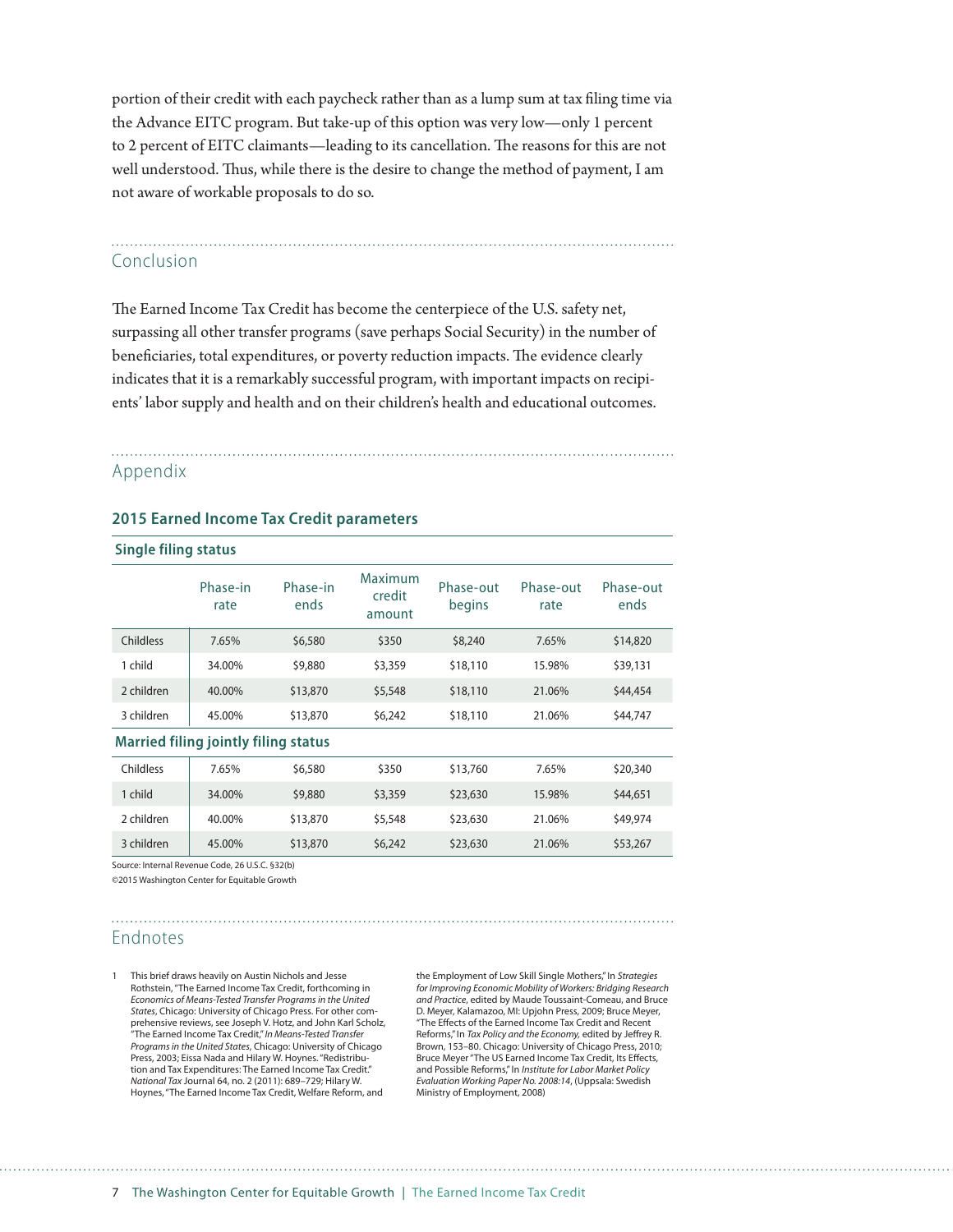- 2 Jesse Rothstein, "Is the EITC as Good as the NIT? Conditional Cash Transfers and Tax Incidence." *American Economic Journal: Economic Policy* 2, no. 1 (2010): 177–208; Don Fullerton and Gilbert E. Metcalf. "Tax Incidence," In *Handbook of Public Economics,* edited by A.J. Auerbach, and M. Feldstein, 1787–872. (Amsterdam: North Holland: 2002).
- 3 David Lee and Emmanuel Saez. "Optimal Minimum Wage Policy in Competitive Labor Markets." *Journal of Public Economics* 96, no. 9 (2012): 739–49.
- The Lee and Saez analysis incorporates potential disemployment effects of the minimum wage. The preponderance of evidence, however, indicates that minimum wages increases have minimal impacts on the quantity of labor demanded e.g. Arindrajit Dube, T. William Lester, and Michael Reich, "Minimum Wage Effects across State Borders: Estimates Using Contiguous Counties." *Review of Economics & Statistics*, November 2010, Vol. 92 Issue 4, p945-964. Also see Mike Konczal. "Interview With Dube; EITC and Minimum Wage as Compliments." (2013): http://www.nextnewdeal.net/rortybomb/ interview-dube-eitc-and-minimum-wage-complements.
- 5 Ron Haskins, "Making Work Pay—again," In *Big Ideas for Children: Investing in Our Nation's Future* (Washington, DC: First Focus, 2008), 183–90; Congressional Budget Office, "Changes in Economic Resources of Low-Income Households With Children," CBO paper no. 2602 (Washington, DC: Congress of the United States Congressional Budget Office, 2007) ; David Neumark and William Wascher. "Using the EITC to Help Poor Families: New Evidence and a Comparison With the Minimum Wage." *National Tax Journal* 54, no. 2 (2001): 281–318.
- 6 Kathleen Short, "The Supplemental Poverty Measure 2013," (Washington, DC: U.S. Census Bureau, 2013). Also see Council of Economic Advisors. "The War on Poverty 50 Years Later: A Progress Report," In *Annual Report of the Council of Economic Advisors*, (Washington, DC: Council of Economic Advisors, 2014).
- 7 Hilary W. Hoynes and Ankur Patel, "The Earned Income Tax Credit and the Distribution of Income." Unpublished Working Paper (2015).
- 8 Based on calculations by Hilary Hoynes
- 9 Gordon B. Daul and Lance Lochner, "The Impact of Family Income on Child Achievement: Evidence From the Earned Income Tax Credit." *American Economic Review* 102, no. 5 (2012): 1927–56.
- 10 A portion of these effects may derive from the increased maternal employment induced by the EITC rather than from the direct effect of the income received. Other authors have recently found impacts that are generally in line with (or even larger than) Dahl and Lochner's estimates. For example, see Raj Chetty, John N. Friedman, and Emmanuel Saez,"Using Differences in Knowledge Across Neighborhoods to Uncover the Impacts of EITC on Earnings." 103, no. 7 (2013): 2683–721.
- 11 Katherine Michelmore. "The Effect of Income on Educational Attainment: Evidence From State Earned Income Tax Expansions." Scholars Strategy Research Network Working Paper 2356444 (2013).
- 12 Day Manoli and Nick Turner. "Cash-on-hand and College Enrollment. Evidence From Population Tax Data and Policy Nonlinearities," NBER Working Paper No. 19836, (Cambridge, MA: National Bureau of Economic Research, 2014).
- 13 William N. Evans and Graig L. Garthwaite. "Giving Mom a Break: The Impact of Higher Eitc Payments on Maternal Health." *American Economic Journal: Economic Policy* 6, no. 2 (2014), 258–90. Also see Boyd-Swan, Chris M. Herbst, John Ifcher, and Homa Zarghamee. "The Earned Income Tax Credit, Health, and Happiness," Iza Discussion Paper No. 7261, (Bonn, Germany: 2013).
- 14 Jesse Rothstein and Hilary W. Hoynes. "Tax Policy Toward Low Income Families," Unpublished Working Paper, 2015.
- 15 Hilary W. Hoynes, Douglas L. Miller, and David Simon. "Income, the Earned Income Tax Credit, and Infant Health." *American Economic Journal: Economic Policy* 7, no. 1 (2015): 172–211.
- 16 Wendall Primus "Improving Public Policies to Increase the Income and Employment of Low-Income Non-Resident Fathers," In *Black Males Left Behind*, edited by Robert B. Mincy, 211–48. Washington, DC: Urban Institute Press, 2006.
- 17 Austin Nichols, Elaine Sorensen, and Kye Lippold. "The New York Noncustodial Parent Eitc: Its Impact on Child Support Payment and Employment.," Washington, DC: Urban Institute, 2012.
- 18 Jesse Rothstein and Hilary W. Hoynes. "Tax Policy Toward Low Income Families," Unpublished Working Paper, 2015
- 19 Gordon L. Berlin, "Rewarding the Work of Individuals: A Counterintuitive Approach to Reducing Poverty and Strengthening Families." *The Future of Children* 17, no. 2 (2007): 17–42.
- 20 Melissa Kearney and Lesley Turner, "Giving Secondary Earners a Tax Break: A Proposal to Help Low- and Middle- Income Families," Washington, DC: The Hamilton Project, 2013.
- 21 Jun Huang and Maximilian D. Schmeiser. "Does the Earned Income Tax Credit Crowd Out the Employment of People With Disabilities? Evidence of the Single Mothers From the 1990s." *Unpublished Working Paper* (2012); Matthew S. Rutledge, "Would a Refundable Tax Credit Increase the Labor Supply of Impaired Adults?" Working Paper, (Boston, MA: Center for Retirement Research at Boston College, 2014).
- 22 Internal Revenue Service (IRS) SPEC. Return information database for Tax Year 2012 (returns filed in 2013), 2014; Chi Chi Wu. "It's a Wild World: Consumers At Risk From Tax Time Financial Products and Unregulated Preparers," (Boston, MA: National Consumer Law Center, 2014).